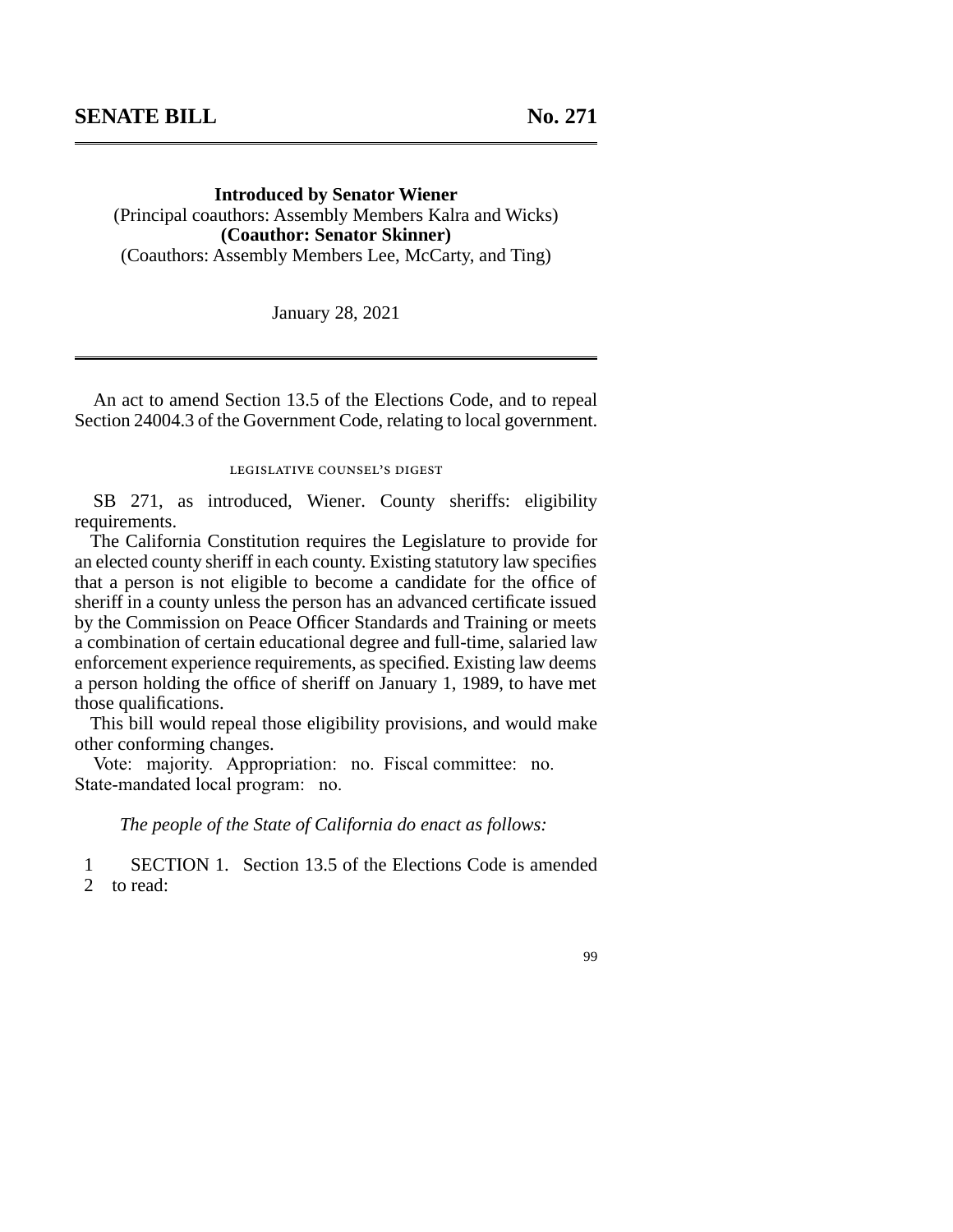1 13.5. (a) (1) Notwithstanding subdivision (a) of Section 13, 2 no person shall be considered a legally qualified candidate for any<br>3 of the offices set forth in subdivision (b) unless that person has of the offices set forth in subdivision (b) unless that person has 4 filed a declaration of candidacy, nomination papers, or statement 5 of write-in candidacy, accompanied by documentation, including, line 6 but not necessarily limited to, certificates, declarations under 7 penalty of perjury, diplomas, or official correspondence, sufficient 8 to establish, in the determination of the official with whom the 9 declaration or statement is filed, that the person meets each 10 qualification established for service in that office by the provision  $11$  referenced in subdivision (b). referenced in subdivision (b). 12 (2) The provision of "documentation," for purposes of 13 compliance with the requirements of paragraph  $(1)$ , may include 14 the submission of either an original, as defined in Section 255 of 15 the Evidence Code, or a duplicate, as defined in Section 260 of 16 the Evidence Code. lacktriangleright 17 (b) This section shall be applicable to the following offices and 18 qualifications therefor: 19 (1) For the office of county auditor, the qualifications set forth 20 in Sections 26945 and 26946 of the Government Code. 21  $(2)$  For the office of county district attorney, the qualifications

22 set forth in Sections 24001 and 24002 of the Government Code.<br>23  $(3)$  For the office of county sheriff, the qualifications set forth

(3) For the office of county sheriff, the qualifications set forth 24 in Section 24004.3 of the Government Code.<br>25  $(4)$ 

 $(4)$ 

26 (3) For the office of county superintendent of schools, the 27 qualifications set forth in Sections 1205 to 1208, inclusive, of the 28 Education Code.

29  $(5)$ 

 line 30 *(4)* For the office of judge of the superior court, the 31 qualifications set forth in Section 15 of Article VI of the California

32 Constitution.<br>33  $\left(6\right)$ 

 $\left(\theta\right)$ 

34 (5) For the office of county treasurer, county tax collector, or 35 county treasurer-tax collector, the qualifications set forth in Section

36 27000.7 of the Government Code, provided that the board of

37 supervisors has adopted the provisions of that section pursuant to

38 Section 27000.6 of the Government Code.

39 SEC. 2. Section 24004.3 of the Government Code is repealed.

99